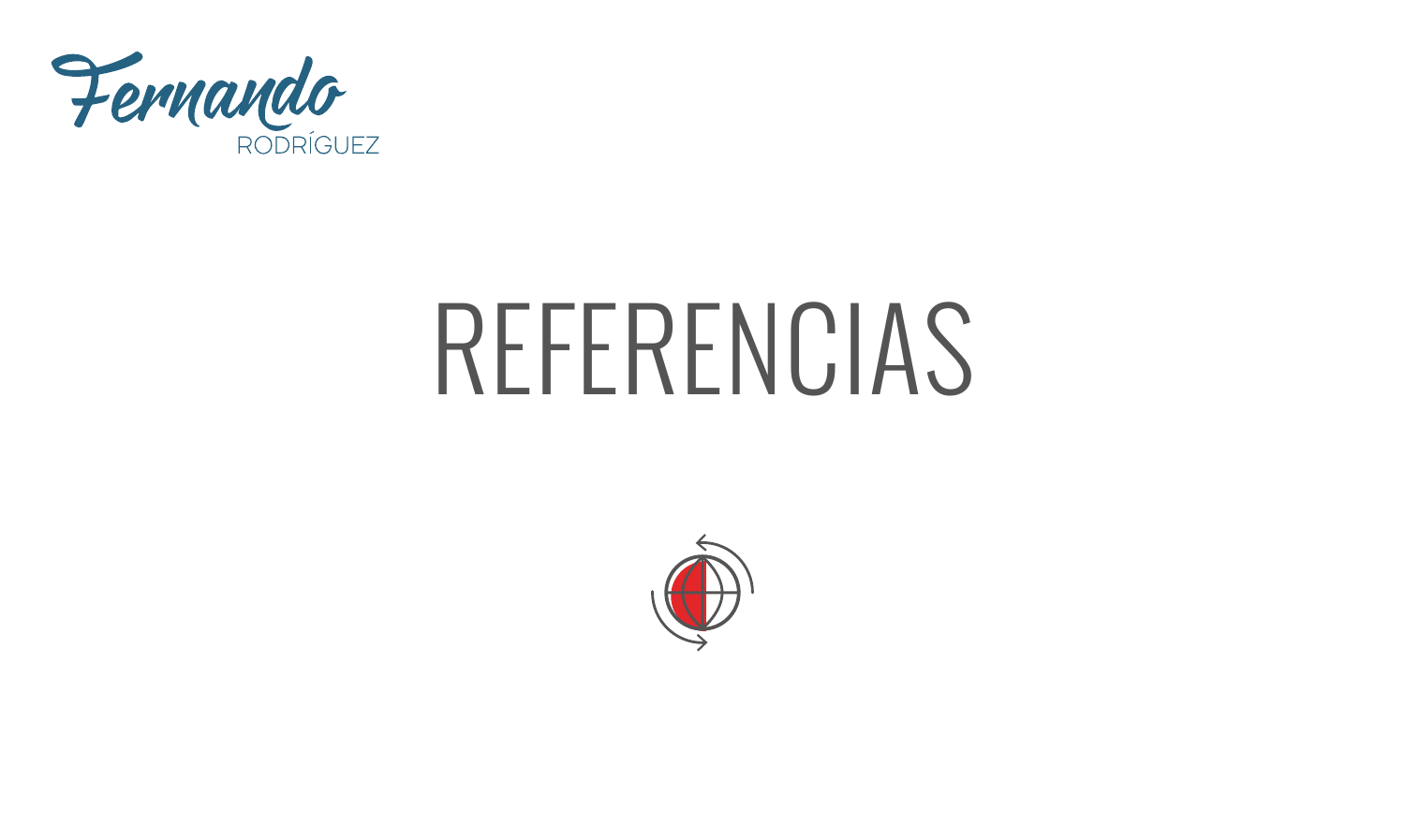Fernando has proven time and again that he is a driven, hard-working translator eager to make a name in the localization **"** business. He is a proactive and enterprising professional and anybody considering hiring him will be extremely satisfied by the quality of his work. <sup>77</sup><br>Andrea de Luna Romero

#### **Andrea de Luna Romero**

**Traductora y localizadora EN > ES**

I have happily worked with Fernando for some time now and it is a pleasure for me to recommend him as a truly **"** professional translator. He is passionate about videogames and localization, which is reflected in his work, and a great addition to any translation team. <sup>77</sup><br>Salomé Railón Redondo

#### **Salomé Bailón Redondo Traductora EN/FR-ES/GA**

Fernando is an enterprising and passionate translator. We collaborate together at AELiON, providing EN>ES localization **"** for indie game companies. He's extremely wise in video games and his versatile skills range from translation to project management and quality assurance. I will definitely recommend him to work as a translator in the videogame industry. **"**

### **Ana Domínguez Rodríguez**

**Traductora EN/DE>ES**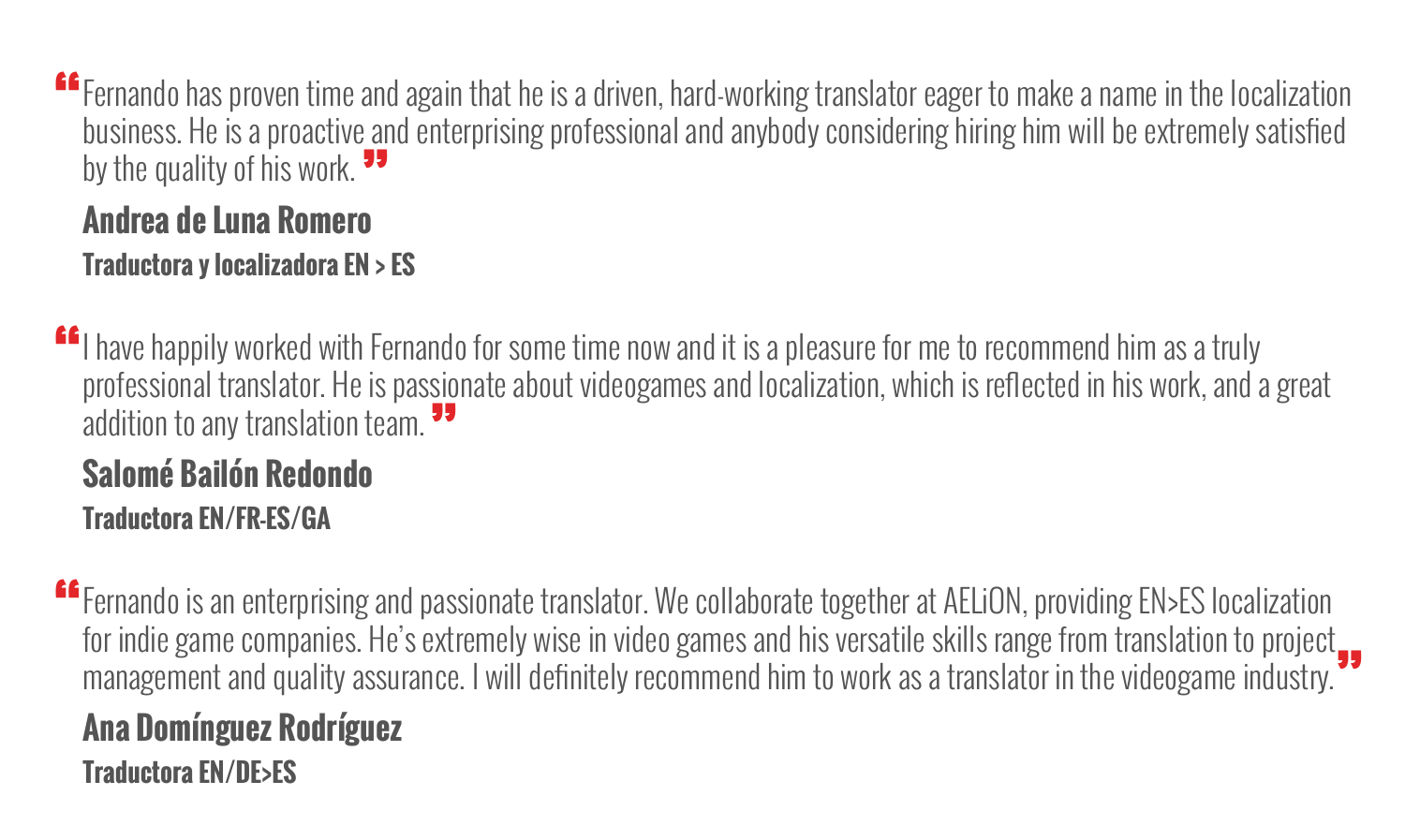I'd like to thank Fernando and his team at AELiON for their good work, time, and initiative they put into making the **"** Spanish version of Krater. Fernando was easy to work with and clear in his communications throughout the localization process. Fernando and AELiON would be a welcome addition to any localization effort. <sup>99</sup><br>Rohert Räckström

#### **Robert Bäckström**

**Productor de videojuegos**

The Spanish version of Reaper: Tale of a Pale Swordsmsn is very popular on Google Play. Thank you again for the high **"** quality translation. <sup>99</sup><br>David Peroutka

**David Peroutka Director ejecutivo de Hexage**

His passion for videogames and localization lead him successfully throughout all the bachelor years. **" "Silvia Roche Traductora de STAR - Servicios Lingüísticos**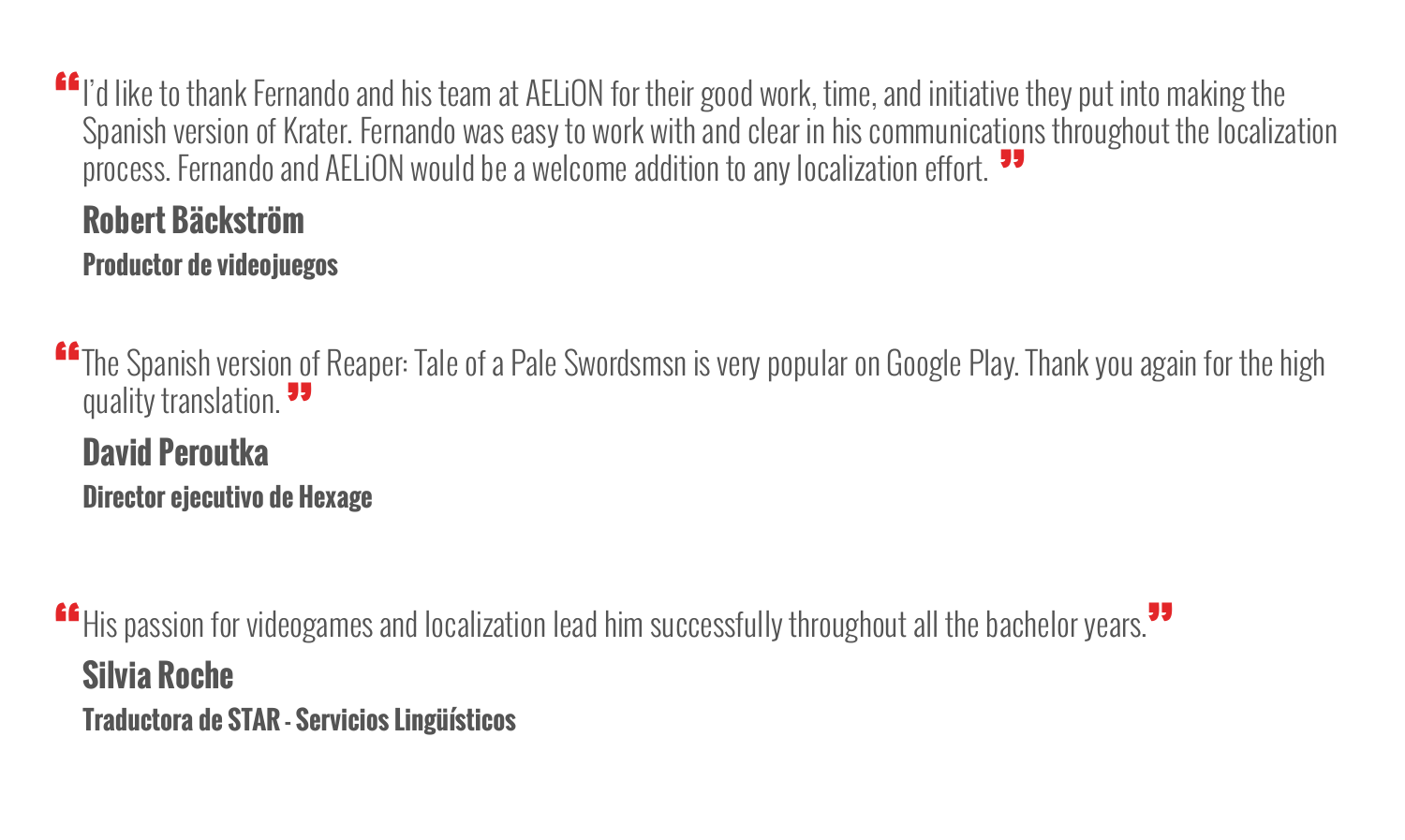#### "Fernando has extensive experience in game localization from English into Spanish. The results have been very good. **" " Elena Fernández Luna Traductora y directora de Trágora Traducciones y Trágora Formación**

Fernando is able to envision creative translations and taking care of even the smallest details. He definitely has the **"** skills, the aptitude and the drive to be a valuable member for any project for which he may be under consideration. **" Raúl Ordás Fernández Director de Marketing y Comunicación de Proconsi**

<https://goo.gl/w85Ozh> **" " Dra. Susana Gómez Profesora de la Universidad de Valladolid**

<https://goo.gl/M1HC14> **" "Dra. Verónica Arnáiz Uzquiza Traductora y profesora de la Universidad de Valladolid**